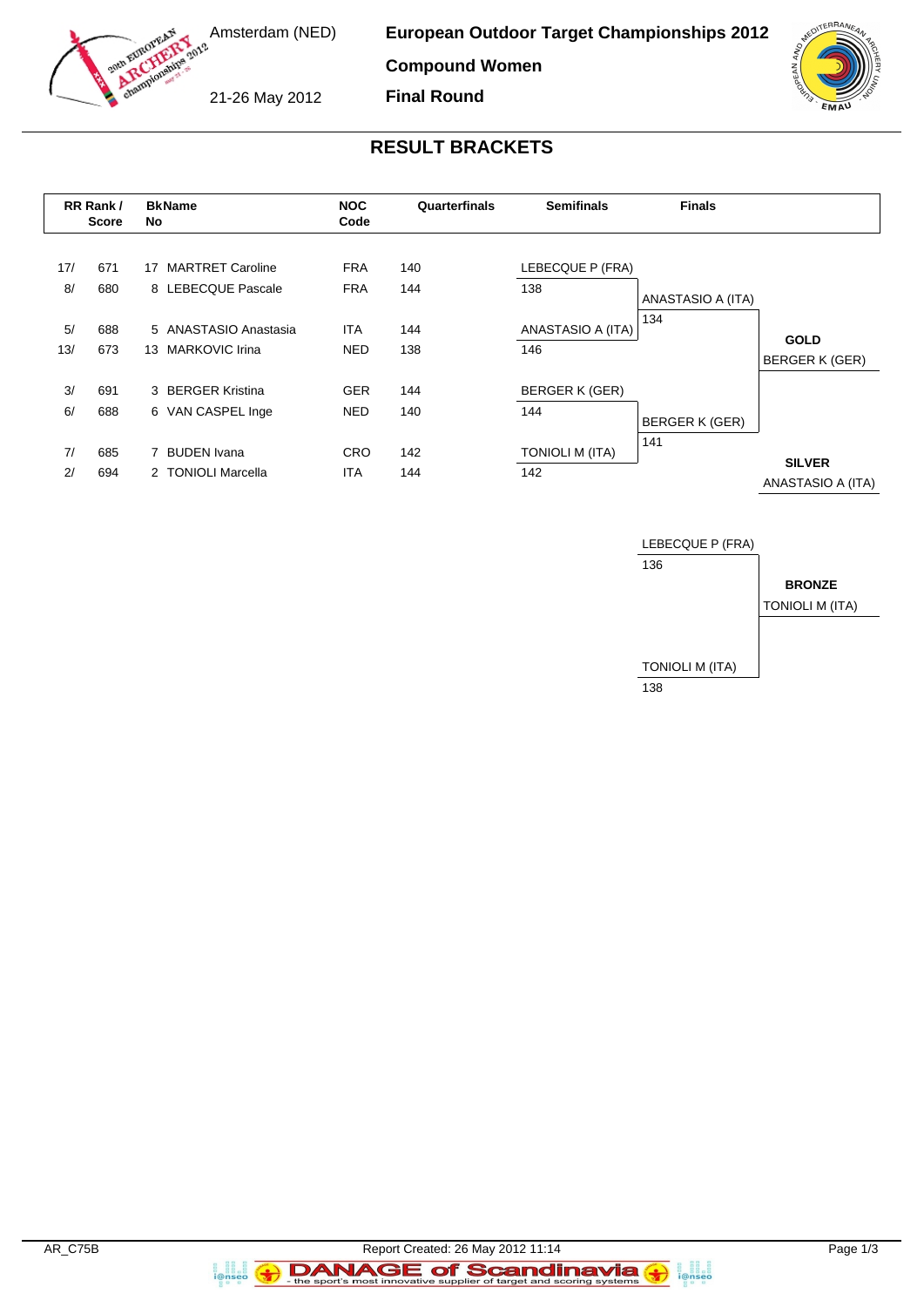

21-26 May 2012

**Elimination Round**



## **RESULT BRACKETS**

|     | RR Rank /<br><b>Score</b> | No | <b>BkName</b>               | <b>NOC</b><br>Code | 1/24<br>Elimin. Round | 1/16<br>Elimin. Round  | 1/8<br>Elimin. Round       | Quarterfinals                 |
|-----|---------------------------|----|-----------------------------|--------------------|-----------------------|------------------------|----------------------------|-------------------------------|
|     |                           |    |                             |                    |                       |                        |                            |                               |
| 1/  | 695                       |    | 1 LOGINOVA Albina           | <b>RUS</b>         |                       | LOGINOVA A (RUS)       |                            |                               |
|     |                           |    | pre-seeded in 1/16th        |                    |                       | 144 T.9*               |                            |                               |
|     |                           |    |                             |                    |                       |                        | LOGINOVA A (RUS)           |                               |
| 33/ | 656                       |    | 33 WILLEMS Gladys           | <b>BEL</b>         | 141                   | WILLEMS G (BEL)        | 141                        |                               |
| 32/ | 656                       |    | 32 ENTHOVEN Inge            | NED                | 135                   | 144 T.9                |                            |                               |
|     |                           |    |                             |                    |                       |                        |                            | <b>MARTRET C (FRA)</b><br>140 |
| 17/ | 671                       |    | 17 MARTRET Caroline         | <b>FRA</b>         |                       | <b>MARTRET C (FRA)</b> |                            |                               |
|     |                           |    | -Bye-                       |                    |                       | 141                    | <b>MARTRET C (FRA)</b>     |                               |
|     |                           |    |                             |                    |                       |                        | 142                        |                               |
| 16/ | 671                       |    | -Bye-<br>16 MASSINA Michele | <b>BEL</b>         |                       | MASSINA M (BEL)<br>132 |                            |                               |
|     |                           |    |                             |                    |                       |                        |                            |                               |
| 9/  | 677                       |    | 9 SOEMOD Camilla            | <b>DEN</b>         |                       | SOEMOD C (DEN)         |                            |                               |
|     |                           |    | -Bye-                       |                    |                       | 142                    |                            |                               |
|     |                           |    |                             |                    |                       |                        | SOEMOD C (DEN)<br>141      |                               |
| 41/ | 644                       |    | 41 SVENSEN June             | <b>NOR</b>         | 136                   | CUESTA I (ESP)         |                            |                               |
| 24/ | 664                       |    | 24 CUESTA Irene             | <b>ESP</b>         | 140                   | 141                    |                            | LEBECQUE P (FRA)              |
|     |                           |    |                             |                    |                       |                        |                            | 144                           |
| 25/ | 663                       |    | 25 GRYDELAND Runa           | <b>NOR</b>         | 139                   | GRYDELAND R (NOR)      |                            |                               |
| 40/ | 645                       |    | 40 ORLIC Maja               | CRO                | 135                   | 133                    | LEBECQUE P (FRA)           |                               |
|     |                           |    | pre-seeded in 1/16th        |                    |                       | LEBECQUE P (FRA)       | 142                        |                               |
| 8/  | 680                       |    | 8 LEBECQUE Pascale          | <b>FRA</b>         |                       | 138                    |                            |                               |
|     |                           |    |                             |                    |                       |                        |                            |                               |
| 5/  | 688                       |    | 5 ANASTASIO Anastasia       | <b>ITA</b>         |                       | ANASTASIO A (ITA)      |                            |                               |
|     |                           |    | pre-seeded in 1/16th        |                    |                       | 143                    | ANASTASIO A (ITA)          |                               |
|     |                           |    |                             |                    |                       |                        | 141 T.10                   |                               |
| 37/ | 654                       |    | 37 LUQUE Pilar              | ESP                | 128                   | STANIECZEK A (POL)     |                            |                               |
| 28/ | 662                       |    | 28 STANIECZEK Anna          | POL                | 141                   | 139                    |                            | ANASTASIO A (ITA)             |
| 21/ | 667                       |    | 21 PRIEELS Sarah            | BEL                | 144                   | PRIEELS S (BEL)        |                            | 144                           |
| 44/ | 622                       |    | 44 SZALANSKA Katarzyna      | POL                | 131                   | 141 T.10               |                            |                               |
|     |                           |    |                             |                    |                       |                        | DANIELSSON I (SWE)         |                               |
|     |                           |    | -Bye-                       |                    |                       | DANIELSSON I (SWE)     | 141 T.6                    |                               |
| 12/ | 675                       |    | 12 DANIELSSON Isabell       | SWE                |                       | 141 T.10*              |                            |                               |
|     |                           |    |                             |                    |                       |                        |                            |                               |
| 13/ | 673                       |    | 13 MARKOVIC Irina           | NED                |                       | MARKOVIC I (NED)       |                            |                               |
|     |                           |    | -Bye-                       |                    |                       | 138                    | MARKOVIC I (NED)           |                               |
| 45/ | 615                       |    | 45 AUSTYN-GAWRYS Joanna     | POL                | 133                   | OLOFSSON I (SWE)       | 137                        |                               |
| 20/ | 667                       |    | 20 OLOFSSON Ingrid          | SWE                | 138                   | 137                    |                            |                               |
|     |                           |    |                             |                    |                       |                        |                            | MARKOVIC I (NED)              |
| 29/ | 660                       |    | 29 GALES Andrea             | <b>GBR</b>         | 140                   | OLEKSEJENKO J (LAT)    |                            | 138                           |
| 36/ | 654                       |    | 36 OLEKSEJENKO Julia        | LAT                | 143                   | 144                    |                            |                               |
|     |                           |    |                             |                    |                       |                        | OLEKSEJENKO J (LAT)<br>133 |                               |
|     |                           |    | pre-seeded in 1/16th        |                    |                       | LONGO L (ITA)          |                            |                               |
| 4/  | 689                       |    | 4 LONGO Laura               | <b>ITA</b>         |                       | 141                    |                            |                               |

a analis<br>i@nseo

AR\_C75A Report Created: 26 May 2012 11:14 Page 2/3 **DANAGE of Scandinavia**